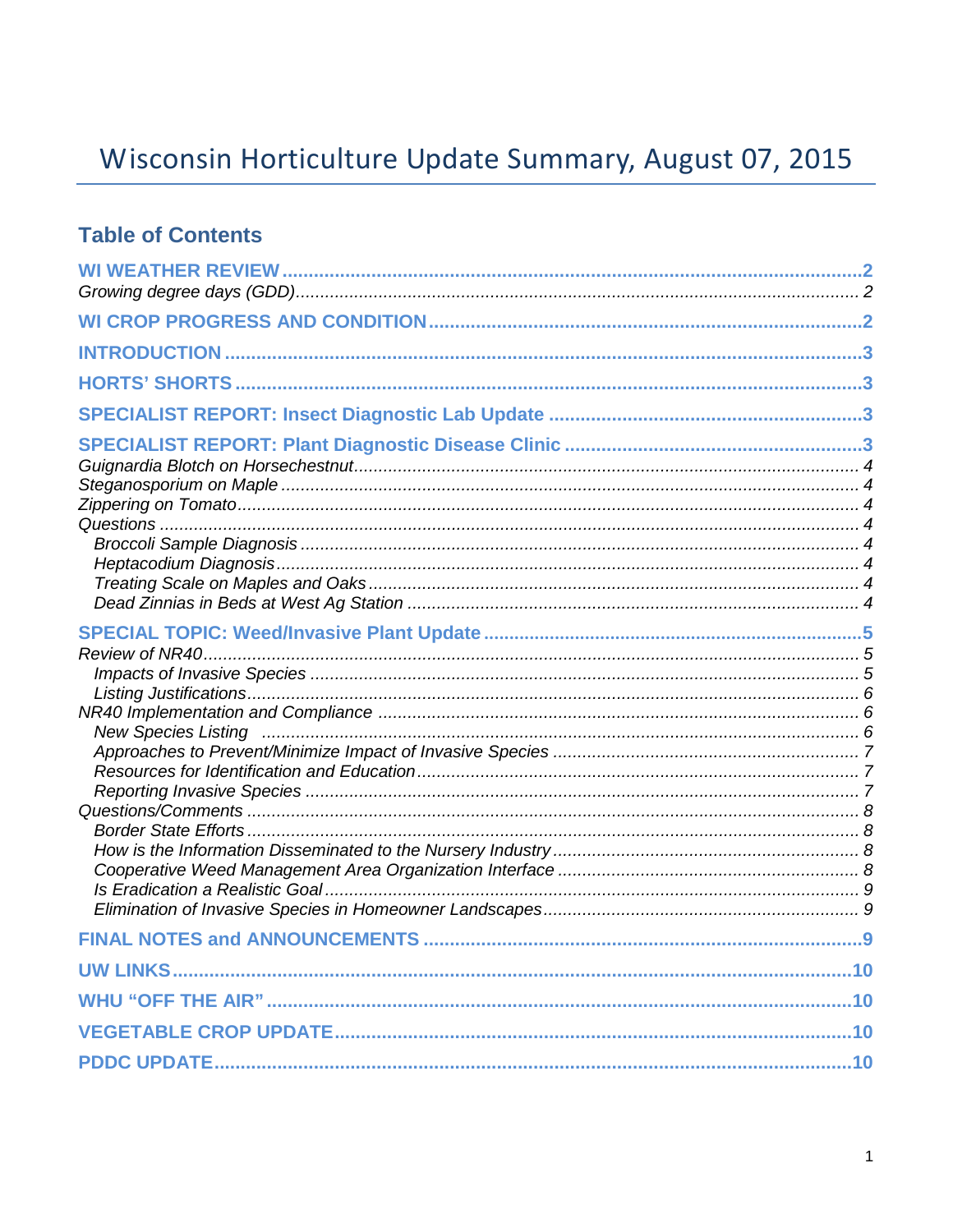# **WI WEATHER REVIEW**

Dry weather persisted as crops continued through the latter stages of reproduction. Minimal precipitation fell across the state during the week, although a few eastern Wisconsin locations such as Green Bay, Kenosha and Racine recorded 0.5-1.0 inches of rain on August 2 and 3. Growing conditions for Wisconsin crops remained mostly favorable, despite developing short-term dryness and localized hail damage resulting from severe early-week thunderstorms. Reproductive-to-filling soybeans continued to advance under below-normal temperatures and a lack of heat stress, and 49% of the crop was setting pods at the start of the week, a 21% increase over last week and 11 points ahead of the five-year average. Condition ratings for corn declined by two percentage points, but 80% of the crop is in the good to excellent category, eight percentage points better than the same time last year. (Issue No.16 of Wisconsin Pest Bulletin)

Average soil temperatures at 2" as of August 07, 2015: Hancock 74.4, Arlington 76.4 [\(http://agwx.soils.wisc.edu/uwex\\_agwx/awon/awon\\_seven\\_day\)](http://agwx.soils.wisc.edu/uwex_agwx/awon/awon_seven_day)

## **Growing degree days (GDD)**

Growing degree days is an accumulation of maximum and minimum temperature averages as related directly to plant and insect development. This week, the GDD<sub>mod50</sub> in Wisconsin ranged from 1224 to 1916. Following is a list of DD as of Aug 05, 2015 for the following cities: Appleton-1595 Bayfield-1224; Beloit-1908; Big Flats-1711; Crandon-1293; Crivitz-1397; Cumberland-1534; Eau Claire-1728; Fond du Lac-1427; Green Bay-1494; Hancock-1711; Hartford-1530 Juneau-1660 LaCrosse-1916; Lone Rock-1827; Madison-1801; Medford-1402; Milwaukee-1482; Port Edwards-1652; Racine-1475; Sullivan-1530; Waukesha-1530; Wausau-1467. To determine the GDD of any location in Wisconsin, use the degree day calculator at the UW Extension Ag Weather webpage:

[http://agwx.soils.wisc.edu/uwex\\_agwx/thermal\\_models/many\\_degree\\_days\\_for\\_date](http://agwx.soils.wisc.edu/uwex_agwx/thermal_models/many_degree_days_for_date)

To put it in perspective, following is an abbreviated list of plant and insect phenological stages in relation to GDD accumulations at which events occur (Ohio State BYGL and

http://www.entomology.umn.edu/cues/Web/049DegreeDays.pdf ): Ural falsespirea, first bloom, 1,170; panicled goldenraintree, first bloom, 1251; Rose-of-Sharon first bloom, 1347; **pine needle scale egg hatch-2nd generation**, 1349; **euonymus scale-2nd egg hatch**,1923.

## **WI CROP PROGRESS AND CONDITION**

Copy and paste the following link into your browser to find weather review and reports from around the state for the last week.

[http://www.nass.usda.gov/Statistics\\_by\\_State/Wisconsin/Publications/Crop\\_Progress\\_&\\_Condition/2015/](http://www.nass.usda.gov/Statistics_by_State/Wisconsin/Publications/Crop_Progress_&_Condition/2015/WI_08_09_15.pdf) [WI\\_08\\_09\\_15.pdf](http://www.nass.usda.gov/Statistics_by_State/Wisconsin/Publications/Crop_Progress_&_Condition/2015/WI_08_09_15.pdf)

## **INTRODUCTION**

The host for today's WHU was Lyssa Seefeldt from Marquette County; PDDC Director Brian Hudelson was the specialist participant. Mark Renz of the UW-Madison/Extension Dept. of Agronomy sent two files and gave a Weed/Invasive Plant Update. Participants in today's discussions were representatives from the following counties: Douglas (Jane Anklam), Kenosha (Barb Larson), Milwaukee (Sharon Morissey), Outagamie (Ann Donnellan), Portage (Walt), Walworth (Chrissy Wen), Racine (Patti Nagai), Washburn/Sawyer/Burnett (Kevin Schoessow), Winnebago (Kimberly Miller).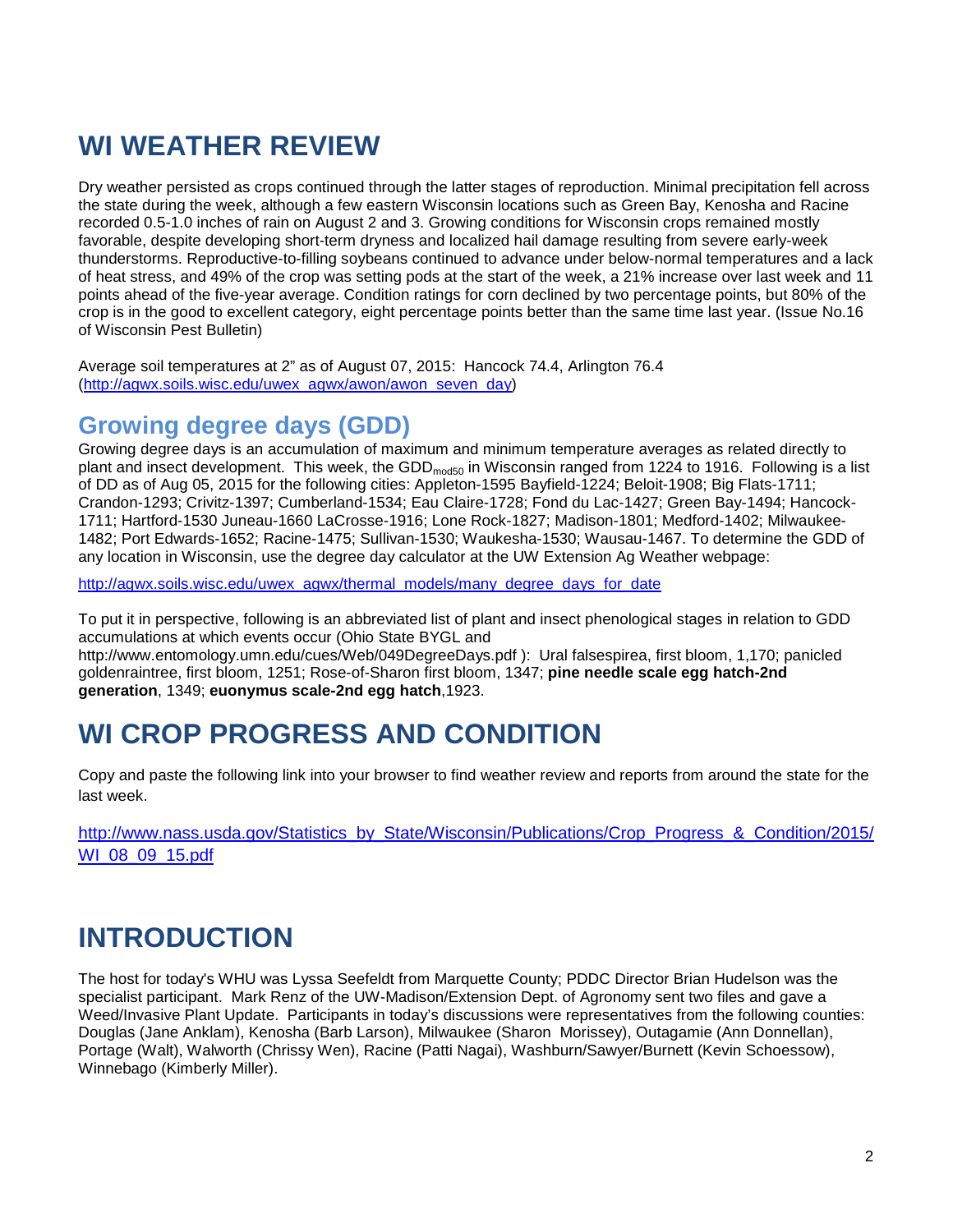## **HORTS' SHORTS**

Agents report the following issues to be of interest this week:

Marquette County: EAB has finally been confirmed here for the first time. We knew it was coming, it was just a matter of when. We are now getting much needed rain; it has been dry here on our sandy soils for several weeks.

Kenosha County: We are similar to Milwaukee County. We've had calls about worms in raspberries and SWD is suspected, but not confirmed. We have had a few calls about EAB and ash trees failing and dying. We are also seeing quite a few other woody plants dying back due to long term stresses such as the dry weather and cold damage.

Milwaukee County: Magnolia scale is really bad this year, but Japanese beetles are not too bad. We haven't really had to deal with drought yet, but we are a little dry now because the lawns are just starting to brown and they are usually dormant by now. There is little scab on crab apples.

Outagamie County: Activity has really slowed down and there is nothing much of interest to report.

Portage County: We are seeing scale on maples and oaks, and numerous dry trees. It is raining now, but it has been dry. There are many more monarchs seen this year.

Racine County: Questions have been all over the board: EAB and protecting ash trees, Japanese beetles, and magnolia scale (all the ones I have have been thoroughly infested). We have also had calls about apple tree decline with split bark and trunks. Other calls have been about plant ID and mulch.

Winnebago County: We are finally getting some rain today after 4+ weeks without any significant moisture. The Fox Valley has mostly been missed by the showers that have been coming through. Questions this week were about plant ID, continuing tree issues, blossom end rot and other miscellaneous concerns.

Walworth County: I have been seeing lots of monarchs and other butterflies this year. We had one call about skunk damage to a lawn. Maple leaf issues such as anthracnose, tar spot, and leaf browning due to the dry weather were also reported.

Washburn/Sawyer/Burnett Counties: We have not been dry. We just got over 2 inches of rain with more to come and the vegetation is lush. Foggy mornings have given perfect conditions for diseases such as tomato blights and anthracnose on woody ornamentals. We are still hearing about apple tree decline and other tree issues caused by the stress of the cold winter a couple of years ago. Someone called about a bee swarm. I have heard that it is a good year for honey and honeybees and there are lots of butterflies due to the flush of flowers.

## **SPECIALIST REPORT: Insect Diagnostic Lab Update**

*P. J. Liesch, Assistant Faculty Associate, UW-Madison Department of Entomology, and Manager of the UW-Extension Insect Diagnostic Lab* [pliesch@wisc.edu](mailto:pliesch@wisc.edu)

There was no insect update this week.

## **SPECIALIST REPORT: Plant Diagnostic Disease Clinic**

Presented by Brian Hudelson, Sr. Outreach Specialist, UW-Plant Pathology, and Director of the UW-Extension Plant Disease Diagnostics Clinic (PDDC) [bdh@plantpath.wisc.edu](mailto:bdh@plantpath.wisc.edu)

It has been busy week for leaf diseases on woody ornamentals. We are seeing some apple scab, but trees are not defoliated. We had a case of Guignardia Blotch in horsechestnut, and several species of Septoria on ironwood, Bishop's weed and tomato. I have never seen Septoria on ironwood before. We have diagnosed vascular wilts, with verticillium wilt on three flowered maple and Japanese tree lilac and several cases of oak wilt. We had a case of Nectria canker and a canker disease called Steganosporium on maples. We diagnosed pear scab in a pear from Douglas County. We also had a hosta sample from Brown County with obvious viral symptoms but it tested negative for Hosta Virus X as well as the other viruses we can test for in the clinic. I suspect it may be Tobacco Rattle Virus. Tobacco Rattle has been reported on hosta in the literature. Diplodia normally affects Austrian pine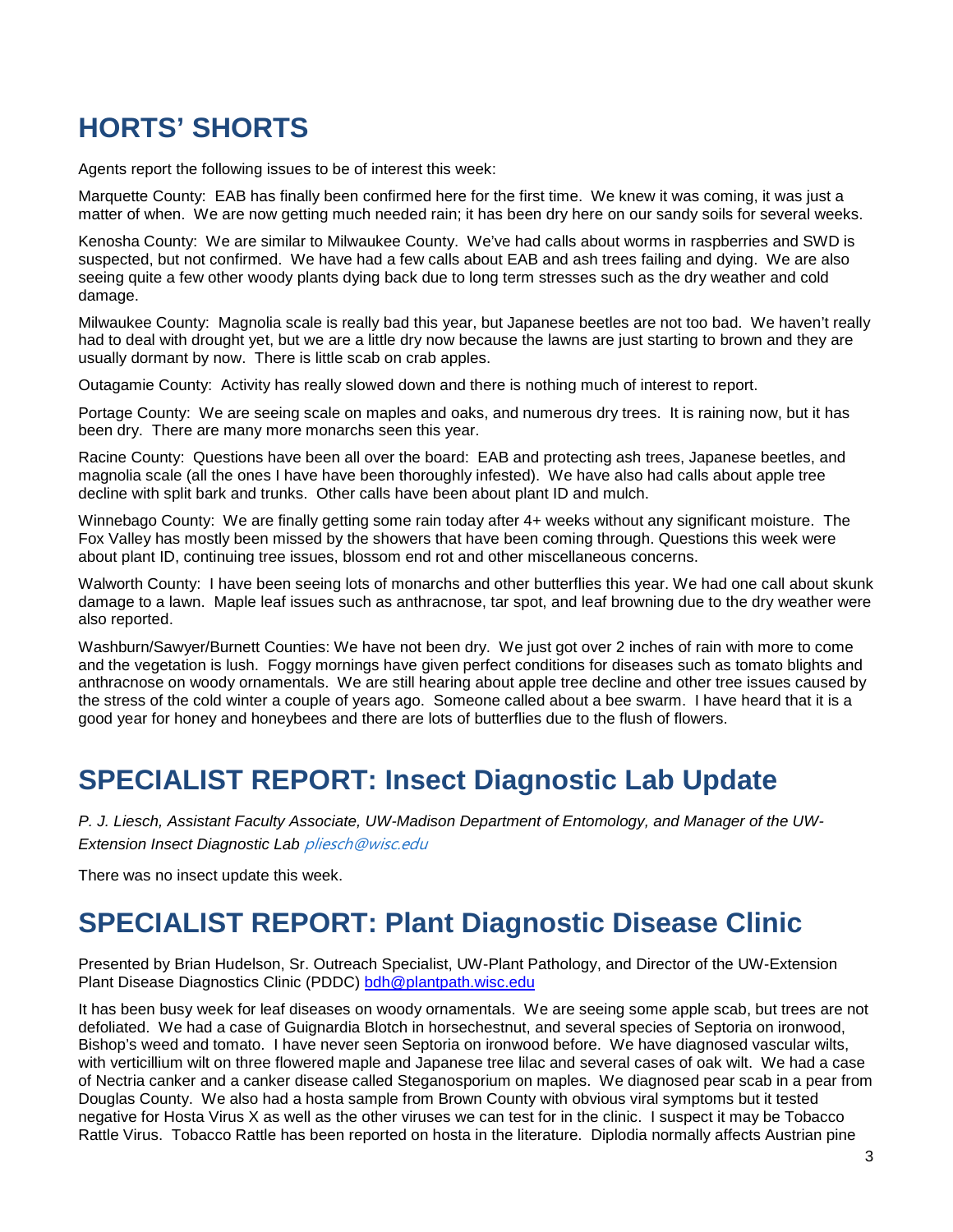and we had a case of that in Austrian pine, but this time we also saw it in spruce. All of the branch tips were wilted and drooped over and colonized by massive amounts of fruiting bodies which were causing a lot of dieback. For vegetables, we had a case of blossom end rot on squash. We had a tomato with a case of zippering, which is not a biotic issue, but a physiological issue that is weather related.

### **Guignardia Blotch on Horsechestnut**

We saw Guignardia Blotch on horsechestnut around this time last year also. The disease causes large necrotic areas, often vein delimited.

[http://branchingout.cornell.edu/Back\\_Samples/20\(5\)/20\(5\)May31Insert.pdf](http://branchingout.cornell.edu/Back_Samples/20(5)/20(5)May31Insert.pdf)

### **Steganosporium Canker on Maple**

People tend to remember this fungal pathogen because it produces copious amounts of dark colored spores in clusters on the branches. If the sample is brought in a plastic bag, the interior of the bag tends to be coated with the spores. It is somewhat opportunistic, attacking stressed trees where it can cause damage. It doesn't tend to be a problem just by itself.

### **Zippering on Tomato**

This physiological affliction is weather related. You will see a brown line with cross hatching that extends from the blossom end to a sunken area of the tomato that looks just like a zipper on the skin. On the sample we received, there was a ruptured looking area with normal skin but kind of a pit or a crater where a line started and went to the blossom end.

[http://vegetablemdonline.ppath.cornell.edu/DiagnosticKeys/TomFrt/TomFrtKey.html#Zippering](http://vegetablemdonline.ppath.cornell.edu/DiagnosticKeys/TomFrt/TomFrtKey.html%23Zippering)

## **Questions**

### **Broccoli Sample Diagnosis**

*Do you have any information on that broccoli sample we sent in?*

It looked like crown gall, but there is no reference in the literature to it affecting brassicas. It is possible that the agrobacterium used in GMO to transform brassica genes could introduce genes that make it susceptible to that organism. I am waiting to speak with Amanda Gevens to get her take on it. She also said she had never seen it on that host, but there is a lot of literature on transformation of those vegetables that indicate that you could get crown gall on them. I will wait until she gets back to give you a final answer on it.

*That is pretty interesting since it was a new All–America Selection.*

Sometimes the All-America selections are not selected for disease resistance, but for other horticultural characteristics. Do you know if it was genetically engineered?

*I don't know if it was. I makes me wonder what else is going on with it. I did give you the name of the variety.*

I can do some digging to see if I can find out about it.

### **Heptacodium Diagnosis**

*Anything new on the heptacodium sample with possible vert?*

I did talk with Patti about getting another sample from her.

*I did talk with the client about giving another sample, but I don't know if he will.*

### **Treating Scale on Maples and Oaks**

*Do have any recommendations to treat scale on maples and oaks?*

You need to check in with PJ for scale insect questions.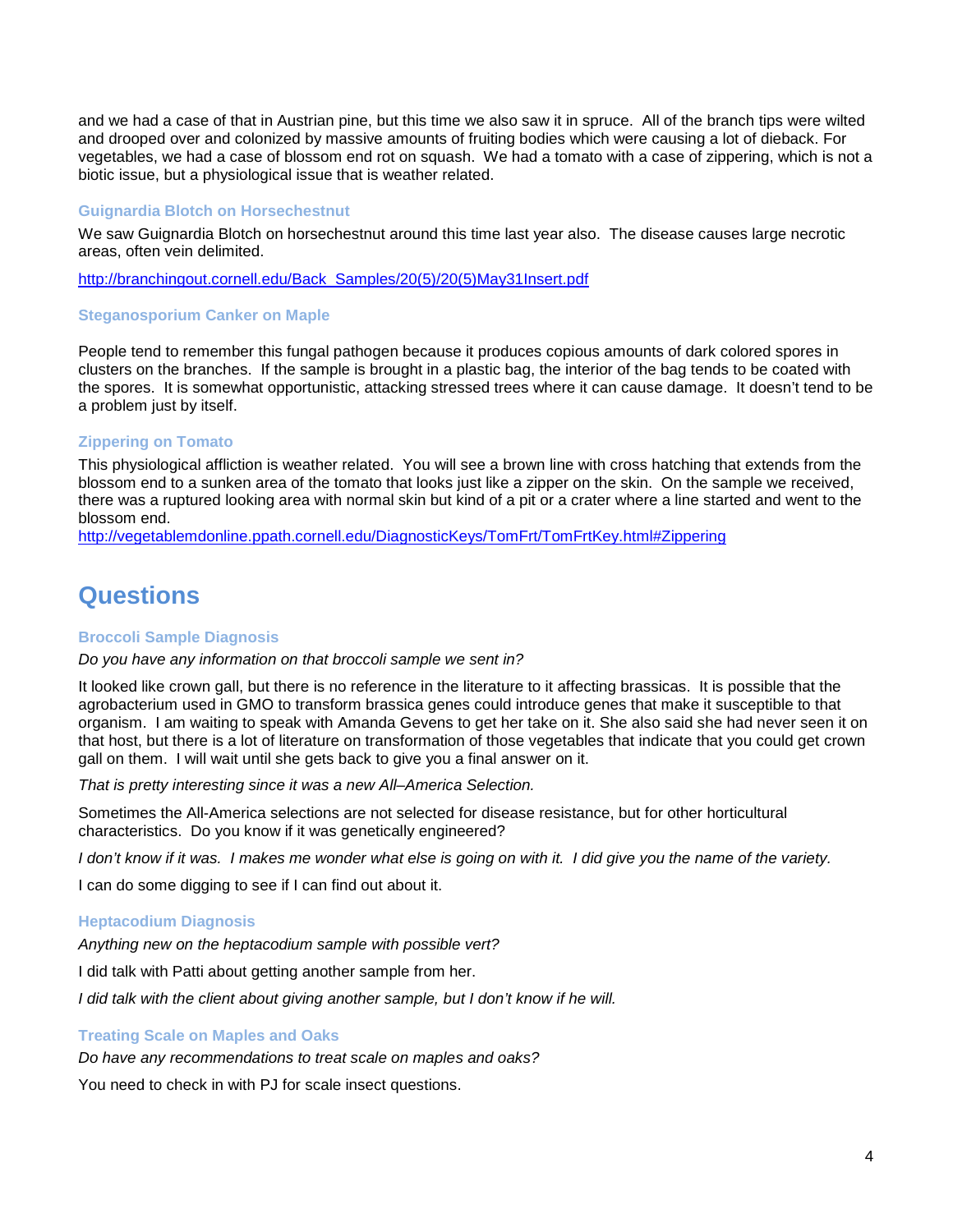*Comment from Patti: PJ did say yesterday that timing the treatment to when the crawlers are emerging from the scale is the best time to control them. You can use multiple oil applications according to Phil, timed to when the crawlers are active, to smother them. I don't know if systemics work. Is there a fact sheet on it?*

We have a fact sheet on magnolia scale. It is very important to make sure you are applying the oil when the crawlers are active or it won't be effective.

### *Dead Zinnias in Beds at West Ag Station*

*On the tour of the West Ag Station, I noticed that there were sporadic completely dead zinnias in the bed. It looked like Southern Blight? Did you see them and do you have a comment?*

I didn't see them, but I know that the West Ag Station has a history of white mold. I could also check for the

*I looked for sporulation and didn't notice any. Mature plants were completely dead. I was thinking it might be Southern blight, but didn't see the sclerotia.*

My guess is that the sclerotia, which look like mouse droppings, will be inside the stems. Sometimes the sclerotia are on the outside of the stem. Were the stems bleached?

*Yes, somewhat.*

Tomatoes, petunias, soybeans, and green beans all get bleached stems.

*Some of the cultivars in the bed didn't have it.*

It could be just where the rot pathogen was in the bed. Breeding for resistance can be a challenge since it affects so many hosts.

## **SPECIAL TOPIC: Weed/Invasive Plant Update**

### *Presented by Mark Renz, Dept. of Agronomy UW-Madison/Extension*

Mark sent out 3 files that are meant to be a resource, but went through the powerpoint slides for his presentation. Mark is doing a lot of programming to get the word out. There will be several urban forestry workshops this fall which focus on invasives.

### **Review of NR40**

In Slide 1, wild parsnip is public enemy number one closely followed by crown vetch this year.

NR40, the Invasive Species Rule, has just been updated this year. Because of the political climate, the change occurred quickly and because of the changes to the DNR, the DNR has not been able to do a lot of press releases about the update.

State law is very specific regarding the definition of an invasive species. Slide 2 of the powerpoint gives the specific definition, but in a nutshell an invasive species is a non-native species which is causing harm or potential harm to Wisconsin. Native weeds can be invasive, but they don't fit the definition. For instance, Aspen is weedy but not an invasive.

The reason for the rule is to prevent future impacts from occurring.

### **Impacts**

Impacts from invasive species can touch different issues such economic, agricultural, or human health. Some potential impacts:

Toxicity: Toxic plants like poison hemlock can injure or kill livestock or animals that feed on it. If you haven't seen that plant, it is all over the roads in Illinois and Indiana.

Resource competition: Invasive plants like Canada thistle compete for resources with native plants.

Buckthorn and honeysuckle can slow down forest regeneration by 20 years. That is a dramatic impact to the forestry industry.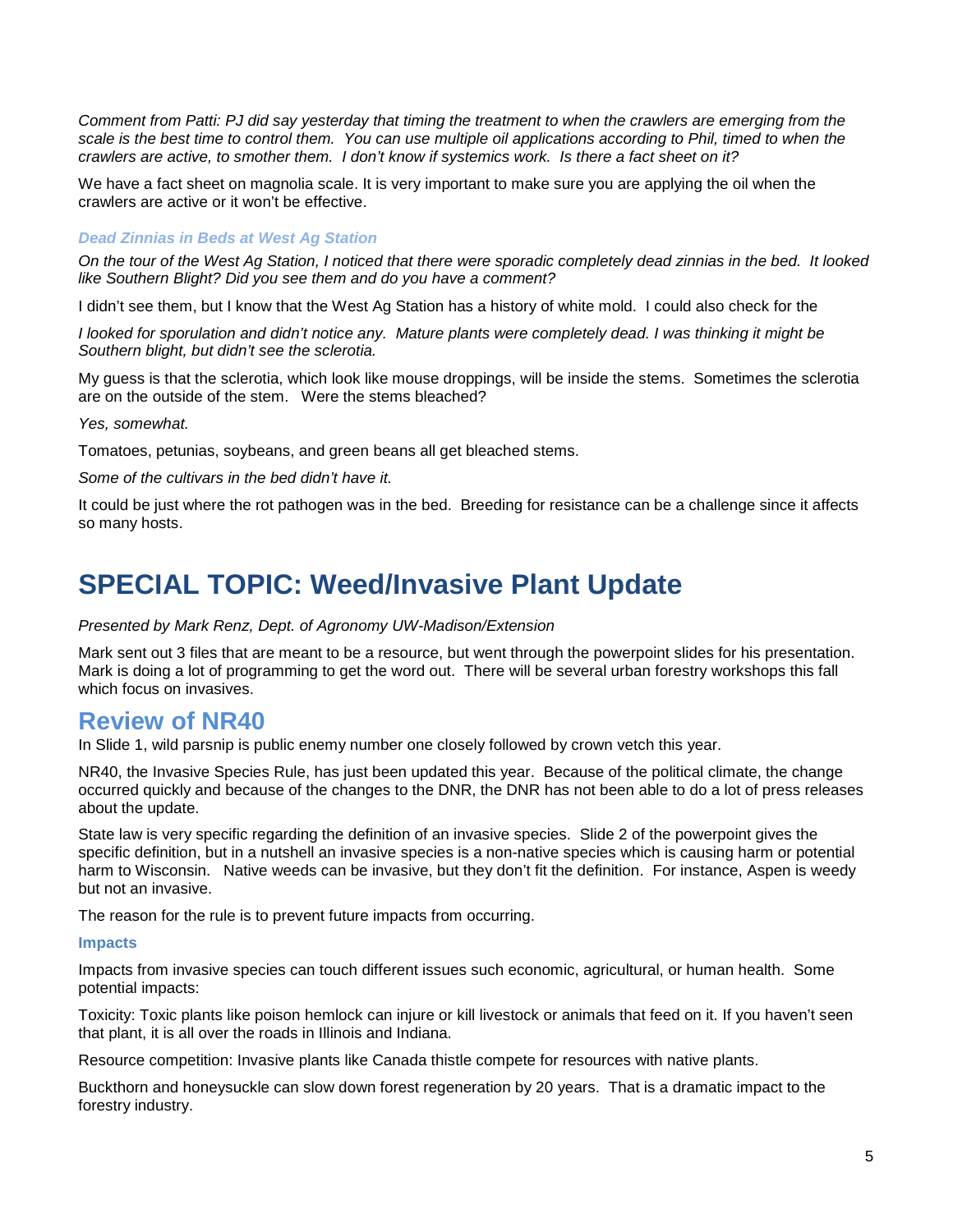Cost: There is a financial burden to manage plants once they take hold. Insects and diseases are closely related to that invasive species. They can be host to overwintering diseases or insects, which compounds harm.

Environmental costs: It can be a challenge to assign a monetary value to the harm caused. For instance, spotted knapweed results in less grass growing. Without the grass, there is evidence that areas with high concentrations of spotted knapweed have reduced infiltration of water and increased run off and sedimentation.

Compromised nutrient recycling: Invasive brush species change nutrient recycling. Garlic mustard is associated with a reduction in mycorrhizal production, which is essential for regeneration in hardwood forests. That will be an additional stress on our hardwood forests.

Human health impacts: Japanese barberry (Yes, the same one in our yards!) is being touted as the next multiflora rose and is making dense stands. Research in the eastern US tells us this is the perfect habitat for ticks which carry Lyme disease. Wild parsnip causes phyto photo-sensitivity. Bush honeysuckle is well associated with the Lone Star Tick and its associated diseases, which is moving north.

*Comment: The honeysuckle doesn't include the genus Diervilla does it? That is sometimes labeled as bushhoneysuckle (also sometimes called false or northern honeysuckle).* No, the invasive plants are in the Lonicera genus, such as Amur honeysuckle, or L. maackii, or Morrow honeysuckle. All of these multiple species hybridize.

### **Listing Justifications**

Invasive species may be listed as prohibited, restricted or split-listed.

- Prohibited: Control is required and it is illegal to spread it. The DNR has the right to access private property for control if the homeowner doesn't do it and send the homeowner the bill. This has not yet been done for plants, except some aquatic species. There aren't too many prohibited species on the list yet established in Wisconsin.
- Restricted: These species are the ones most people know. Preventing additional spread is desired, but it is recognized that eradication is not possible. Examples are wild parsnip, Canada thistle, and spotted knapweed. The DNR encourages removal, but does not require it. Plant propagules can't be knowingly spread to uninfested areas. For instance, a homeowner with a potted spotted knapweed that they know is spotted knapweed, can't sell or give the plant away.
- Split-listed (Prohibited.Restricted): Regional hot spots where it can't be eradicated, but there are efforts to contain the invasive to those areas. For instance, if a regional hot spot exists for an invasive species in the northern part of the state, we don't want it to spread to the southern part of the state where it isn't established.

Slide 7 shows the difference between prohibited and restricted species. Kudzu is a prohibited species because it isn't in the state and we are trying to keep it from entering the state compared to wild parsnip which is already well established here, even though we are trying to slow its spread.

### **NR40 Implementation and Compliance**

### **New Species Listing**

This May, the Invasive Species Rule was updated. Mark provided a document (WISCONSIN CH. NR 40 INVASIVE SPECIES LIST – PLANTS ONLY) with the newly listed plant species and it can be used as a resource. The document lists aquatic and terrestrial plants, but not animals or insects. There are 40 new prohibited species, 27 new restricted species, and 2 new split-listed species.

There are some ornamentals on the list; Black locust, Japanese and Chinese wisteria, Japanese barberry and burning bush are the two big ones. The ornamentals are regulated down to the cultivar level. For instance, all cultivars of burning bush are excluded from the list except 'Nordine'. It got on the list because of its prodigious seed production. Japanese barberry has many more cultivars that are restricted. The reason why you can still buy some of the other newer cultivars is because research has not yet shown how little or much seed production there is for other cultivars.

There was a lot of concern from the nursery industry because of the economic impact. To mitigate economic losses, the regulations allow a phaseout period: herbaceous and woody vines can be sold for 3 years from listing and trees and shrubs can be sold for 5 years from listing. Even some of the listed Japanese barberry varieties will be available for 5 years; it will be a slow process.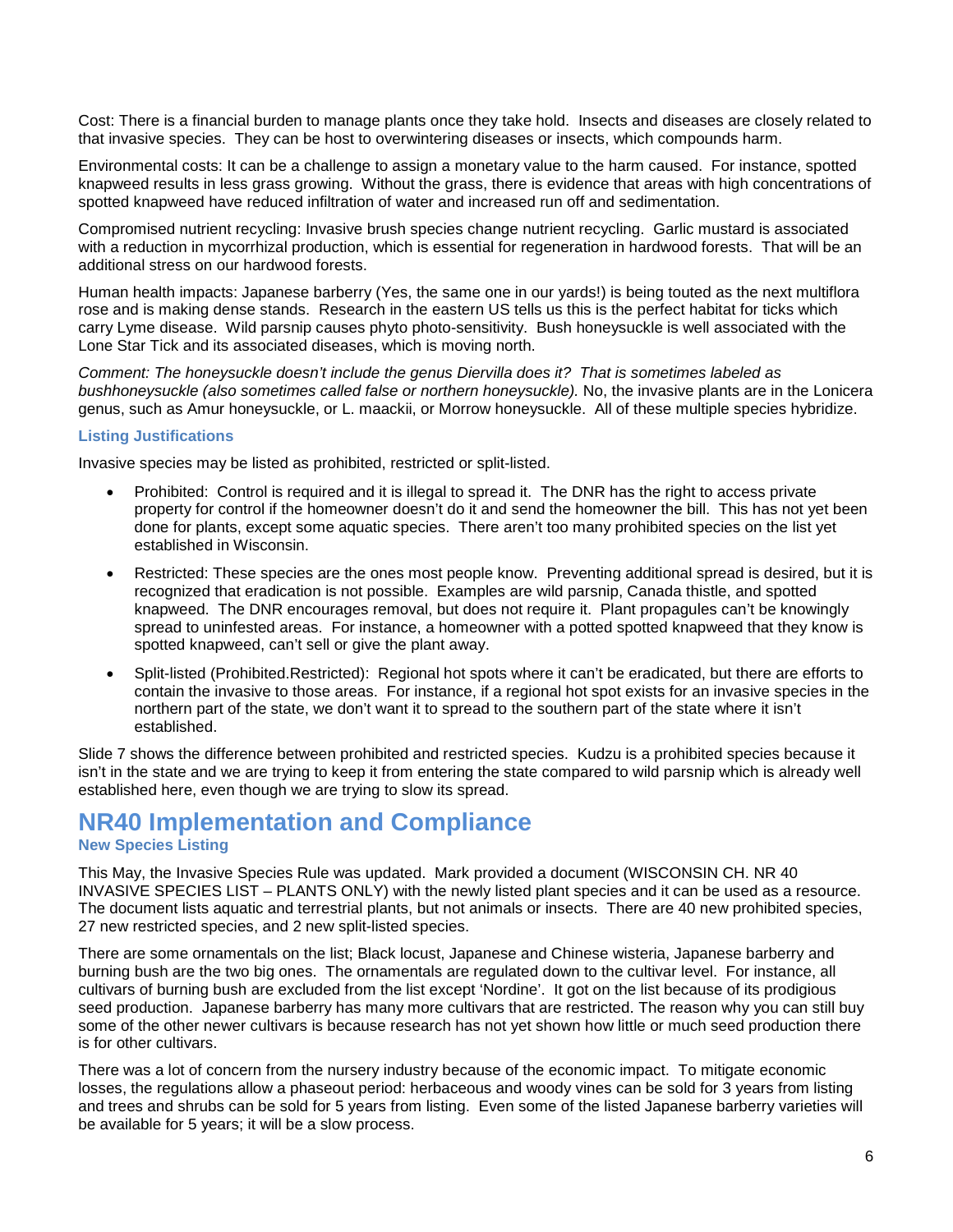Slide 11 shows a Wisconsin map of the prohibited, restricted and split-listed species and some examples. For instance, Eurasian marsh thistle which is split-listed, is restricted in the northern counties but prohibited in southern counties.

### **Approaches to Prevent/Minimize Impact of Invasive Species**

Slide 12 describes the multiple fronts to prevent and minimize impacts. Efforts are ongoing on the national, statewide, and local levels. National and statewide efforts focus on prevention, while early detection and eradication are most effective and sustainable for the long term when done on the local level.

The First Detectors Network recruits local people to help report sightings of invasive species. Why is early detection critical? One example is what happens when Amur and bush honeysuckle invade a forest. Research from Ohio shows that 10 years after invasion, the native herbaceous species seed bank declines. Seeds are still there but they decline. After 20 years, the seeds of native species are not even there. Early detection is critical because there is limited time to reverse the effects of invasive species.

### **Resources for Identification and Education**

Mark's lab is there to assist with identification and control and provide resources. There are fact sheets on ID and control 36 species at the Learning Store and on the website. There are also Youtube videos which we have been working with MIPN; there is a new one on crown vetch and one in the works for garden valerian. The latter is a big problem up north and appears to be spreading southward. Mark also has a weed ID website which gets a lot of hits from Master Gardeners. Slide 14 lists the links to our resources.

Mark gave kudos to Kimberly Miller from Winnebago County who is on the planning committee for 6 urban forestry workshops to be conducted in throughout the fall, mid-September through October 2. Slide 15 gives details on the dates and locations where the 6 training sessions will be held. Mark, DNR staff, Tony Sommers, and Glenn Nice will be on hand for classroom and field demos. The cost is \$35-45 per person, but \$20 of that cost is for instructional material. There will be an IPod to donate and field guides for each individual. The workshops target municipal workers, but anyone with an interest in invasive species can attend. Some of the information covered will be basic, but there will be a lot of material covered. Anyone working with invasive plants will benefit from the workshops. Mark will be on Larry Meillor on the Monday prior to the start of the workshops to get the word out and increase turnout. Contact the local counties to register.

*Comment from Kim: Registration is done directly with each location. There is no central registration site. Mark and his crew have put in* 

### *Question: Are the workshops connected to the First Detector Network?*

They are loosely coordinated with that. We are inviting Wisconsin First Detector Network members to attend and they will get a discount on registration fees.

### **Reporting Invasive Species**

The most important factor in preventing establishment of invasive species is to get people looking for them and reporting them before they become a problem, especially the new ones. Many times populations spring up and no one knows they are there. Slide 17 shows ways to report sightings.

- Contact Mark or the DNR
- Report the sighting on the Great Lakes Early Detection Network (GLEDN) website or using an Apple or Android app for either IPad or smart phone.

Using the mobile app is an easy process:

- 1. Pull up the app.
- 2. Take a picture of the plant.
- 3. Send the picture. The image gets transferred to Mark's Lab. The ID can be verified on the spot and gets incorporated into the database.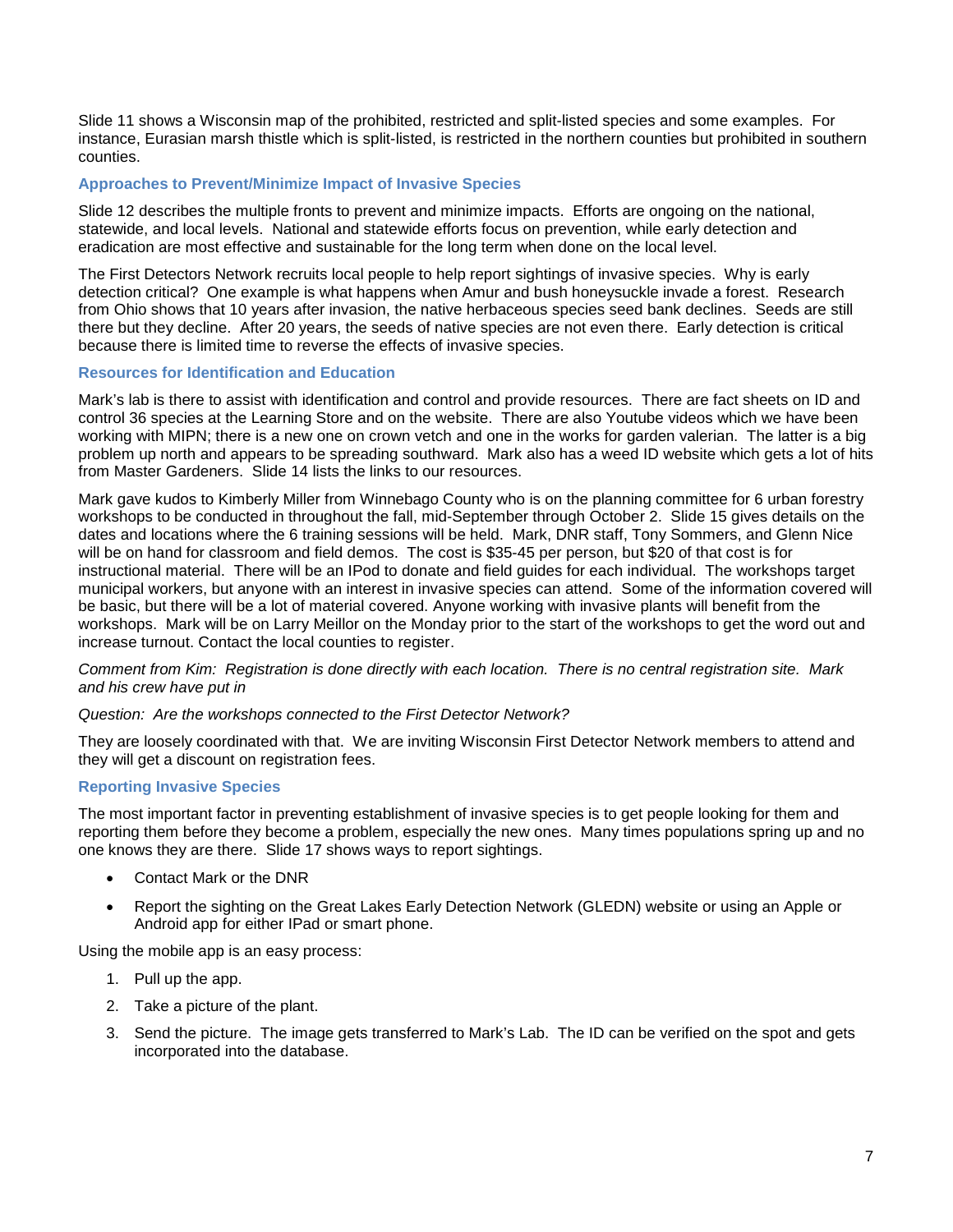Mark asked if anyone had used the app and Jane said a Douglas County Master Gardener was going to start using it. A link to a good training video that tells how to do it through the First Detector Network is on Slide 23 and is copied below.

<https://www.youtube.com/watch?v=ZzTjEM0F6C0&index=2&list=PLLq7T9GBdf8wbGakjYDc7tYgrJ8x8HKgi>

It just takes a couple of clicks to get to the interactive map, put a "pin" in the location, and the GPS coordinates are auto-filled. Entering the location takes less than a minute. Advanced users can make a point or a polygon of the location. This week we got a report of a high concern insect and it took a couple of calls to people to verify the ID. It turned out not to be the invasive species, but it shows how quick the report and verify can be done. Mark's group tries to verify each report, although they probably will not make a visit for garlic mustard.

All information is public and is shared with the public. If a location should be kept private, don't report it. Reports do help with research to update and predict the spread.

Since the goal is to minimize impacts to agriculture and citizens, we want people to be educated and involved. One of the easiest ways to help is to report new infestations. All of the information provided in this presentation is available for outreach and education.

## **Questions/Comments**

### **Border State Efforts**

### *Are border states like Minnesota, Iowa or Illinois doing something similar in terms of regulating invasive species?*

Wisconsin is the leader in this effort. Minnesota is not as advanced, but they are assessing Japanese barberry. They don't have any regulations in place yet. Illinois is attacking the low hanging fruit and expect to have some legislation in place in 2-5 years. They are more dysfunctional in terms of their budget and my colleague there was just furloughed. Iowa isn't doing anything yet. Michigan is just starting the process and expects to be ramping up in the next couple of years.

### **How is the Information Disseminated to the Nursery Industry**

### *How do nurseries know about these changes? Do they have their own internal sources?*

Getting the information out has been a challenge. They do have various associations. The DNR is trying to reach out to them and does a good job with the larger nurseries, but it is a struggle with smaller nurseries. Some of the smaller nurseries aren't even getting the information. If Agents or Master Gardeners work with these people they can give them list and educate them or put them in touch with the right people.

*Would DATCP be a good way to do that? They inspect all nurseries during the growing season, large and small. Maybe they could relay the list during their inspections.*

That's great point. DATCP has been involved with the rule making. You could bring it up with inspectors. I haven't heard if inspectors are mentioning the rules during inspections.

*Would it be appropriate to send the list to an eMail list of growers? I have a list of most of the growers and could send out the information as a resource. Is it too internal or is it okay to send as a list of resources?*

You can send the powerpoint, too, but the key information is the two-page list of plants from the DNR. Probably not a lot of people in Kevin's area know about it.

*Is the list complete or just the newly listed species?*

It is a complete list of plants, aquatic and terrestrial. For the ornamental side, that is the list they would want to see. It doesn't include insects and animals.

### **Cooperative Weed Management Area Organization Interface**

*There are Cooperative Weed Management Area (CWMA) organizations like the St. Croix/Red Cedar CWMA popping up. Are you interfacing with them and are they another resource to tap into?*

CWMAs or Cooperative Invasive Species Management Areas (CISMA) are groups of agency staff and partners who come together to share resources to manage areas. In the southeast there is CWIS, which received funding to control plants on roadsides or with mapping. In the north woods, personnel are actively going out in the field to physically control invasive populations, even on private property. The National Park Service, the DOT, and other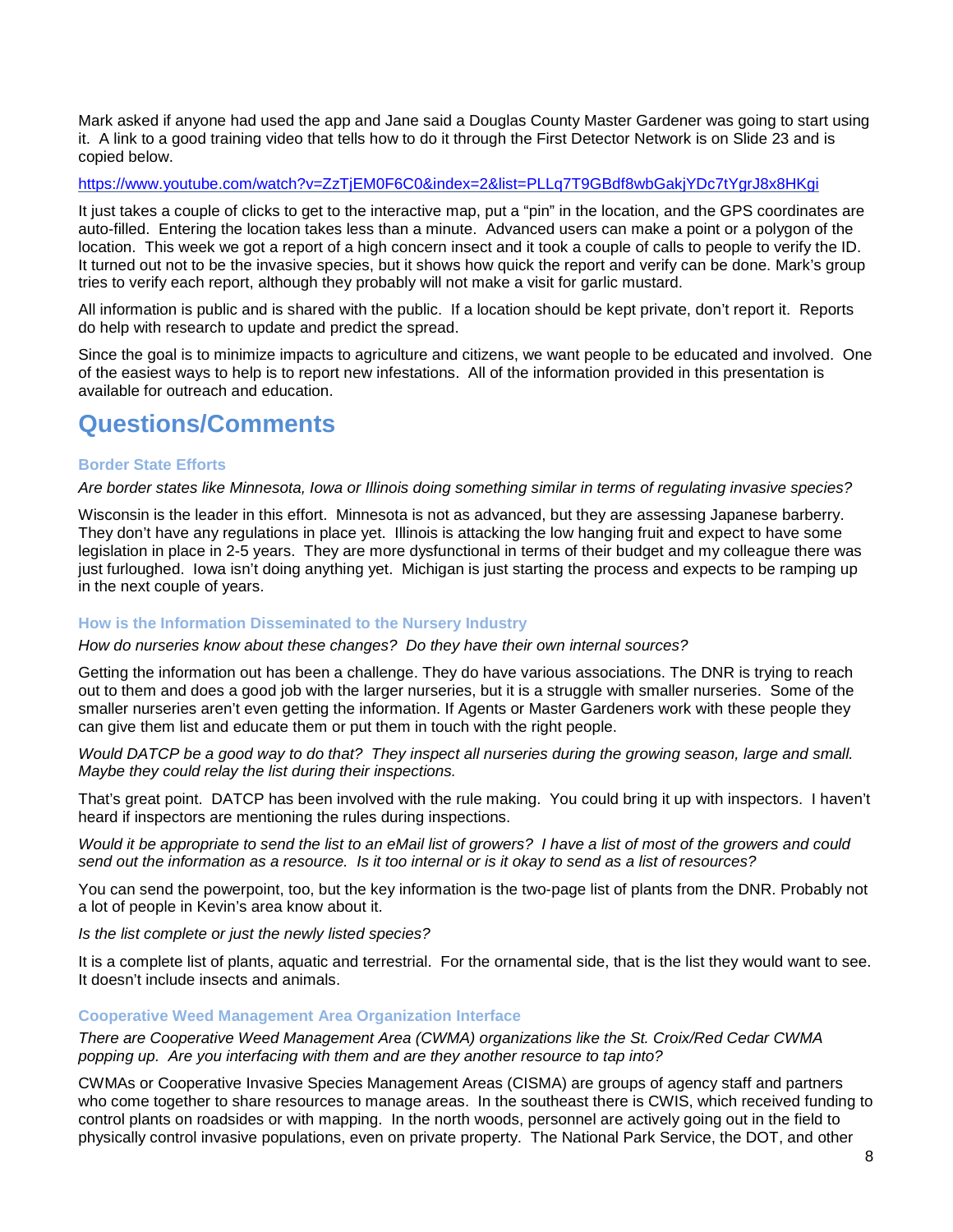groups are all sharing resources. For instance, if one group has herbicide but no crew and the other group has a crew but no herbicide they can pool their resources. Another group may be able to help with printing outreach material. If you are interested, get involved with them or use them as a resource.

### **Is Eradication a Realistic Goal**

*At a public hearing, we heard that the goal was to control and eradicate. In nature, how do you eradicate? I suppose you could get rid of a slow moving species like a tree. I like to use the terms manage and control.*

What is the definition of eradicate? It depends on the area of elimination. The bigger the area gets, the harder it is to eradicate a population. We have done that with a few species. If we get to the infestation early, it can be nipped in the bud. Whoever uses the term eradicate, should attach a geographic range to it. For instance, in Kevin's area there is garden valerian north of him, but not yet in the county. Will you choose to eradicate or let it invade certain areas? It is a challenge because eradication is not a one-time process. It is a multi-step process where the area is revisited and managed multiple times.

**Elimination of Invasive Species in Homeowner Landscapes**

*For common landscaping plants that are now regulated, do people need to get rid of them? Do I have to get rid of my Nordine burning bush?*

No, it is restricted. The key point is that it could be on your property, you just can't knowingly transport seed.

*But I can't control the spread of the seed, so environmentally the right thing to do is to get rid of it?*

That is the right thing to do, but Japanese barberry and burning bush are ubiquitous but the damage is already done. We are just trying to slow the spread. DNR is trying to do two things. One is to limit the spread of invasive species. The other is to set a precedent for the process so the nursery industry gets comfortable with that regulation process in the future. It isn't an easy conversation to have with people who enjoy their invasive species.

*Or, another example is purple loosestrife. People point to it and say I don't see it anywhere else.*

But you could point to the population in the ditch and say that could have come from your property.

*We have a completely isolated courtyard with only one way in and crown vetch got a foothold in there. The only place it could have come from is the highway. We are in the process of chopping it down and hitting it with Roundup. I am sure it will be back next year.*

That's a good example of unintended spread.

## **FINAL NOTES and ANNOUNCEMENTS**

- On August 14, Scott Reuss from Marinette County will host and the special topic will be Novelty Fruits by Brian Smith of UW-River Falls.
- Lisa: On October 4-6, the Cut Flower Growers will hold a conference in Madison at the Sheraton Hotel. Roy Klehm, Brian, and PJ among others, will be on hand. There will also be a tour. You can find out about it at [www.ascfg.org/](http://www.ascfg.org/)
- Kevin: There is a twilight garden walk at the Spooner Ag Station on Aug. 18 from 4 pm until dusk.
- Walt: Ken Schroeder is doing veggie garden walks of home vegetable gardens in Portage County. If anyone is interested, email the extension in Portage County for a schedule.
- Urban Hort Field Day is August 15 from 10 am -2 pm at the West Madison Ag Station
- MGVs have a beautiful display at the State Fair in the DNR Natural Resources Park
- Douglas County MGVs will be at the Enbridge Health Fair on August 19. It's open to friends and family.

The full audio podcast of today's and archived WHU conferences can be found at<http://fyi.uwex.edu/wihortupdate/>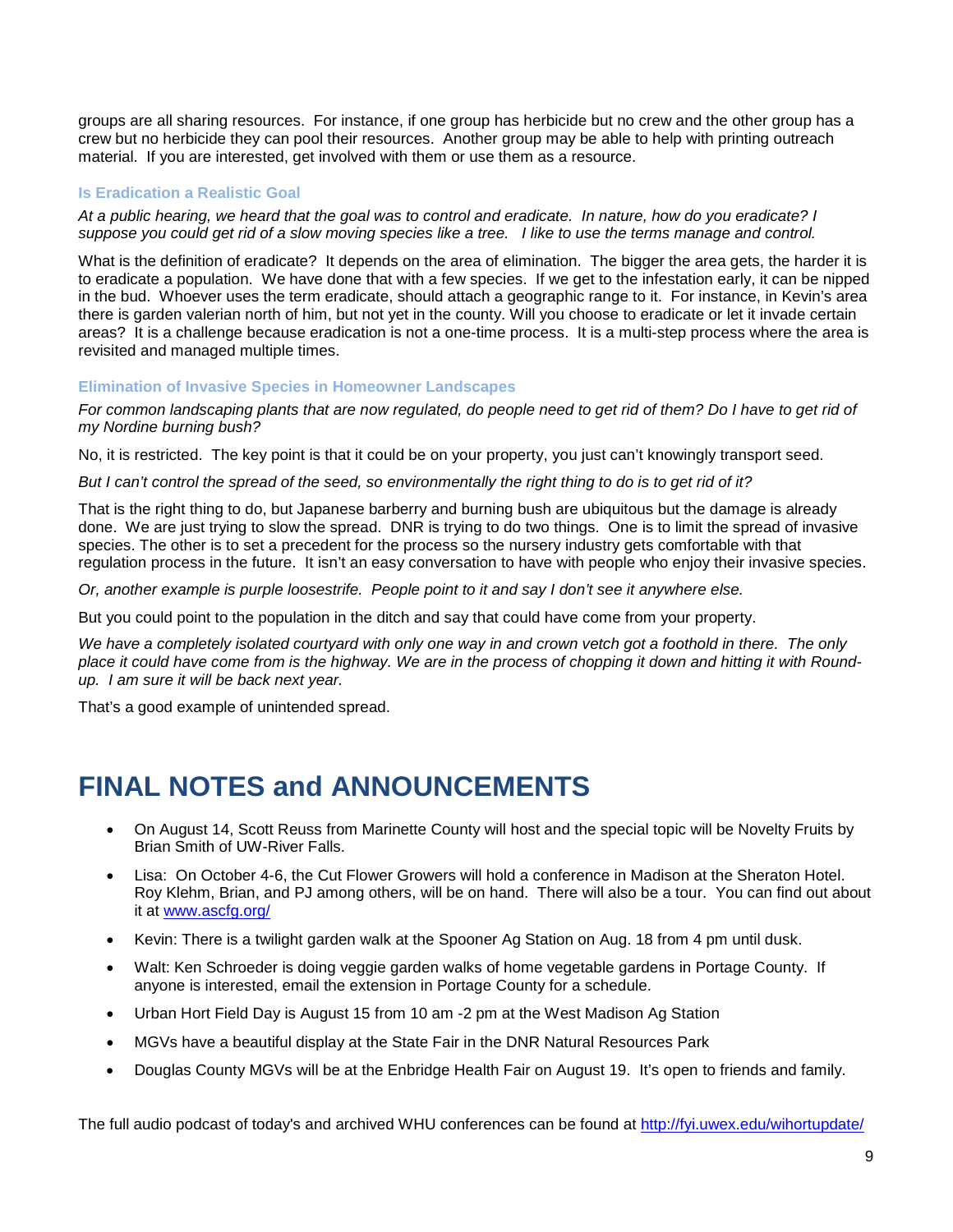## **UW LINKS**

Wisconsin Horticulture webpage [http://hort.uwex.edu](http://hort.uwex.edu/)

UW Plant Disease Diagnostics webpage<http://labs.russell.wisc.edu/pddc/>

UW Insect Diagnostic Lab<http://www.entomology.wisc.edu/diaglab/>

UW Turfgrass Diagnostic Lab<http://labs.russell.wisc.edu/tdl/>

UW Vegetable Pathology Webpage<http://www.plantpath.wisc.edu/wivegdis/>

UW Vegetable Entomology Webpage [http://www.entomology.wisc.edu/vegento/people/groves.html#](http://www.entomology.wisc.edu/vegento/people/groves.html%23)

UW-Extension Weed Science https://fyi.uwex.edu/weedsci/

UW-Extension Learning Store [http://learningstore.uwex.edu](http://learningstore.uwex.edu/)

UW Garden Facts<http://labs.russell.wisc.edu/pddc/fact-sheet-listing/>

# **WHU "OFF THE AIR"**

During this past week specialists have commented on these issues off the air: None

# **Vegetable Crop Update**

Vegetable Crop Update Newsletters #26 is available at<http://www.plantpath.wisc.edu/wivegdis/>

Topics in issue #26 (Aug 07, 2015) include:

- Early blight updates
- Late blight DSV accumulations and updates (Polk Co. first report)
- Cucurbit downy mildew updates
- Hop grower workshop agenda/directions
- Langlade Co. Field Day agenda

Please continue to communicate new detections of late blight to me or your county agent. My lab (as well as the UWEX clinic) can offer free diagnostics and genotyping. This information is very useful in better understanding the epidemic for best management.

## **PDDC UPDATE**

# *UW-Madison/Extension Plant Disease Diagnostic Clinic (PDDC) Update*

*Brian Hudelson, Sean Toporek, Catherine Wendt, Claire Wisniewski,*

*and Ann Joy*

The PDDC receives samples of many plant and soil samples from around the state. The following *diseases/disorders have been identified at the PDDC from August 1, 2015 through August 7, 2015.*

| <b>PLANT/SAMPLE</b><br><b>TYPE</b>                     | <b>DISEASE/DISORDER</b> | <b>PATHOGEN</b>                      | <b>COUNTY</b> |
|--------------------------------------------------------|-------------------------|--------------------------------------|---------------|
| <b>DECIDUOUS</b><br><b>WOODY</b><br><b>ORNAMENTALS</b> |                         |                                      |               |
| Chokeberry                                             | <b>Root/Crown Rot</b>   | Phytophthora sp.,<br>Rhizoctonia sp. | Crawford      |
| Crabapple                                              | <b>Apple Scab</b>       | Venturia inaequalis                  | Dane          |